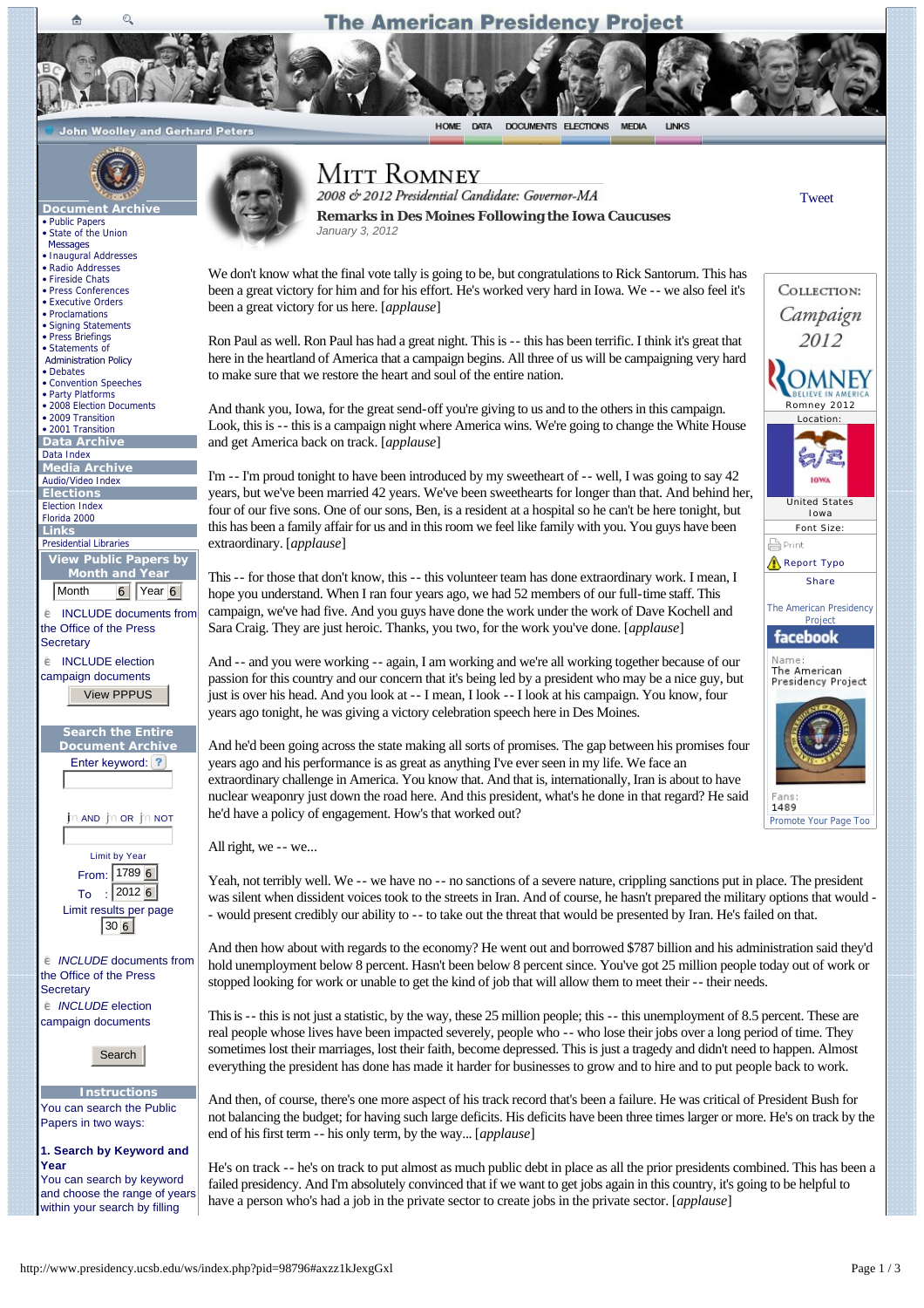out the boxes under Search the Public Papers.

## **2. View by Month and/or Year**

Select the month and/or year you would like information about and press View Public Papers. Then choose a Public Paper and the page will load for you.

*Search Engine provided by the Harry S. Truman Library. Our thanks to* 

*Jim Borwick and Dr. Rafee Che Kassim at Project Whistlestop for critical assistance in the implementation of the search function, and to Scott Roley at the Truman Library for facilitating this collaboration.*

You know, he said three years ago that after being inaugurated, he was on the Today Show, and he said, "Look, if I can't get this economy turned around in three years, I'll be looking at one-term proposition." And we are here to collect, let me tell you. [*applause*]

I will go to work to get America back to work by making America once again the most attractive place in the world for jobs creators and innovators and investors and jobs -- the jobs will begin to flow like they have in the past. I'll keep our tax rates competitive; get regulators and regulations to see their job is to encourage enterprise; make sure we open up new markets for American goods; and finally take advantage of the energy resources we have here in oil and gas and coal and nuclear and renewables. [*applause*]

And I'll also do the work of finally getting ourselves to cut our federal spending and capping how much we spend and balancing our budget. I -- I think it's immoral for us to continue to spend our kids' future year after year, trillions of dollars passed onto the next generation, knowing we can't possibly pay it back. It's wrong, and under my administration it'll end. [*applause*]

And I -- and you've heard me say this before. I've been asked, "How are you going to cut programs?"

And I'm going to look at all the programs we have in the federal government and I'm going to ask with regard to each one of them, "Is that program so critical that it's worth borrowing money from China to pay for it?"

And on that basis, we're going to have a lot of programs we can get rid of, and number one on the list is Obamacare. That'll be gone. [*applause*]

But this election is bigger even than jobs and a strong economy. It's bigger than a budget that's balanced and deficits and debt that begins to be reduced. It's really an election about the soul of America. The question is, are we going to continue to hue to the vision of the founders.

When they crafted this country and wrote the Declaration of Independence they said that the Creator had endowed us with certain inalienable rights, among them life, liberty, and the pursuit of happiness. And that word -- that phrase, "pursuit of happiness," deals with the opportunity associated with this great nation. We are an opportunity land. People came from all over the world seeking freedom electorally but also freedom personally, able to choose their own course in life, they came to America.

And by virtue of their successes, their passion, their energy, their pioneering, they helped lift the entire nation. They didn't make us poorer by their being successful, they made us as a nation better off.

The president has a different view. Instead of seeing a merit society, an opportunity society, I think he takes his inspiration from the social welfare states of Europe. He wants to make us an entitlement society where government takes from some to give to others. The only people who do well in that setting are the people in the government who do the taking from one to give to the others.

The right course for America is to remain a merit society, an opportunity nation. [*applause*]

The right course for America economically, personally, morally is for America to restore the principles that made us the shining city on the hill, our conviction that freedom is a gift of God, our recognition that America as a merit society where people, based upon their education, their -- their hard work, their risk-taking, their dreams can lift themselves and lift people around them and lift our entire nation. That's what we need to restore in this country.

I love this country. I love the hymns of America: "America the Beautiful", "O beautiful for spacious skies, for amber waves of grain" -- corn counts -- doesn't it? -- as an amber wave of grain. [*laughter*]

Yes.

Another favorite verse, "O beautiful for heroes proved in liberating strife, the more than self their country loved and mercy more than life."

Do we have any veterans in the room tonight? Please raise your hand to be recognized. [*applause*]

And one more verse let me just quote: "O beautiful for patriot dream that sees beyond the years."

The patriots, the founders of this country had a dream that was not just for their time, but was an enduring dream. It seized onto our time.

I don't want to do as the president says, to fundamentally transform America into something we might not recognize. I want to restore the principles that made America the hope of the Earth. I love our freedoms. I love our Constitution. I love our land. I love our people. And I love the fact that this is a land of opportunity.

Let us restore the greatness of America and keep this land the hope of the Earth.

Thank you so much for all your help. [*applause*]

On to New Hampshire. On to New Hampshire. Let's get that job done.